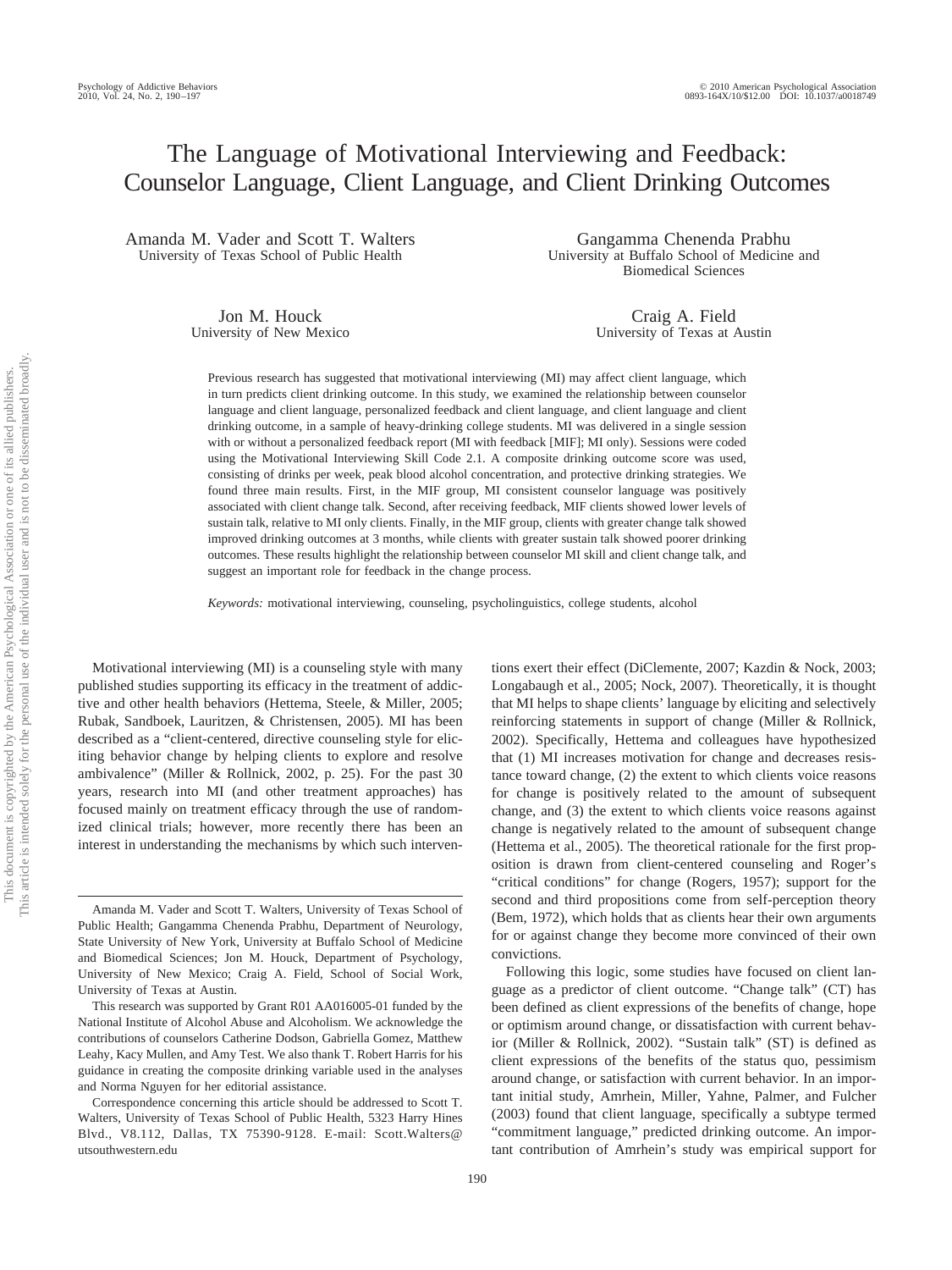subtypes of change and sustain talk, specifically desire, ability, reasons, need, and commitment to change. Other studies have found client behavior change to be predicted by specific aspects of client language, such as statements of ability to change (Gaume, Gmel, & Daeppen, 2008) and reasons for change and desire/ability against change (negative statements predicting worse outcomes; Baer et al., 2008). More generally, Moyers et al. (2007) found that aggregate CT predicted improved drinking outcomes and aggregate ST predicted worse drinking outcomes. This body of work suggests that client language is an important predictor of subsequent behavior, although it is unknown whether such language is merely a marker of some other internal change, or if the language is actually functioning as a mechanism of change.

A second group of studies has focused on the relationship between counselor and client language. Research has generally found support for the hypothesized language mechanisms: Counselor language consistent with MI (MICO) has been positively associated with client CT (Catley et al., 2006; Miller, Benefield, & Tonigan, 1993), and counselor language inconsistent with MI (MIIN) has been positively associated with client ST (Miller et al., 1993). This relationship also holds when looking at the temporal sequence of within-session language. Moyers and Martin (2006) and Moyers et al. (2007) both found that, within a single counseling session, MICO statements were more likely to be followed by CT and less likely to be followed by ST, while MIIN was more likely to be followed by ST. Only a few studies have addressed the question of whether counselor language affects client outcomes. Miller et al. (1993) found that more confrontation predicted greater client drinking after 1 year, but Gaume et al. (2008) failed to find a direct effect of counselor language on client outcome.

This small, but growing literature suggests that counselor language is an important predictor of client outcome. Specifically, MI consistent counselor language is more likely to produce positive client language and MI inconsistent counselor language is more likely to produce negative client language. In turn, positive client language leads to positive client outcomes and negative client language leads to negative outcomes. Together these two findings (counselor language to client language and client language to client outcome) create a chain of behaviors that can be tested collectively in a single study. Only one study (Moyers, Martin, Houck, Christopher, & Tonigan, 2009) has examined this chain in its entirety, finding some support for a mediational role of client language.

In this study, we used coded session tapes from a larger study designed to dismantle MI and feedback among heavy-drinking college students (Walters, Vader, Harris, Field, & Jouriles, 2009). The dismantling aspect of the parent study allowed us to compare MI delivered with or without a feedback report. This opportunity was significant because almost all past coding studies have examined the MI with feedback format (i.e., "Drinker's Check-Up," Motivational Enhancement Therapy), rather than MI alone. As reviewed by Walters and Neighbors (2005), feedback typically uses information from the client's assessment to present personal drinking patterns, comparisons of the client's drinking to population drinking norms, risk factors for heavy drinking, and drinkingrelated negative consequences. Not only does the study design allow a comparison of two formats of MI (with and without feedback), but the results of the parent study created additional interest. In the parent study, we found that only MI with feedback

significantly reduced drinking over assessment (Walters et al., 2009). We wondered whether the counselor and client language might help explain why MI with feedback outperformed MI alone, and thus were interested whether language expressed during the counseling sessions might differ between the two groups, and whether language would be differentially associated with outcome.

The study extends previous literature by examining the link between counselor language, client language, and client drinking outcome, and uniquely examines this relationship with and without the presence of a personalized feedback report among heavydrinking college students. Specifically, this study was designed to answer 3 questions: (1) What is the relationship between counselor language and client language? (2) Does the inclusion of a personalized feedback profile affect client language over MI alone? (3) Does client language predict client drinking outcome?

#### **Method**

This study used data from videotaped counseling sessions of a study evaluating the separate and collective effects of MI, feedback, and assessment, among heavy-drinking college students. Study procedures are described briefly later.

## **Participants**

During Fall 2006 and Spring 2007, students were recruited from a medium sized private university in the southern United States using a variety of recruitment tools, such as mass emails, posters, and class presentations. The study was advertised simply as a "research study looking at patterns of drinking" among college students. Interested students completed online screening questions to determine eligibility. Participants were at least 18 years old and reported consuming five or more drinks for men or four or more drinks for women, in one sitting in the past 2 weeks. Screening, randomization, and treatment conditions are described elsewhere (Walters et al., 2009). The two study conditions addressed in the present analyses are (1) A single session of MI with a personalized feedback report (MIF;  $n = 73$ ) and (2) A single session of MI only, without a personalized feedback report (MIO;  $n = 70$ ). The project was approved by the Institutional Review Boards of the University of Texas Health Science Center at Houston and the university from which the study participants were recruited.

## **Measures**

At baseline, the participants provided demographic information, about age, race/ethnicity, gender, year in school, fraternity or sorority membership, and place of residence. At baseline, 3, 6, and 12 months, the participants also provided information about selfreported drinks per week, peak blood alcohol concentration (BAC), and protective behaviors, from which we created composite drinking scores. Drinks per week was calculated from a 7-day drinking calendar adapted from the Daily Drinking Questionnaire (Collins, Parks, & Marlatt, 1985). Peak BAC was calculated using weight, gender, number of drinks, and duration of the heaviest drinking episode in the past month. Protective behaviors were measured by the 15-item Protective Behavioral Strategies Survey (Martens et al., 2005). The participants were asked which protective behaviors, such as avoiding drinking games or setting a limit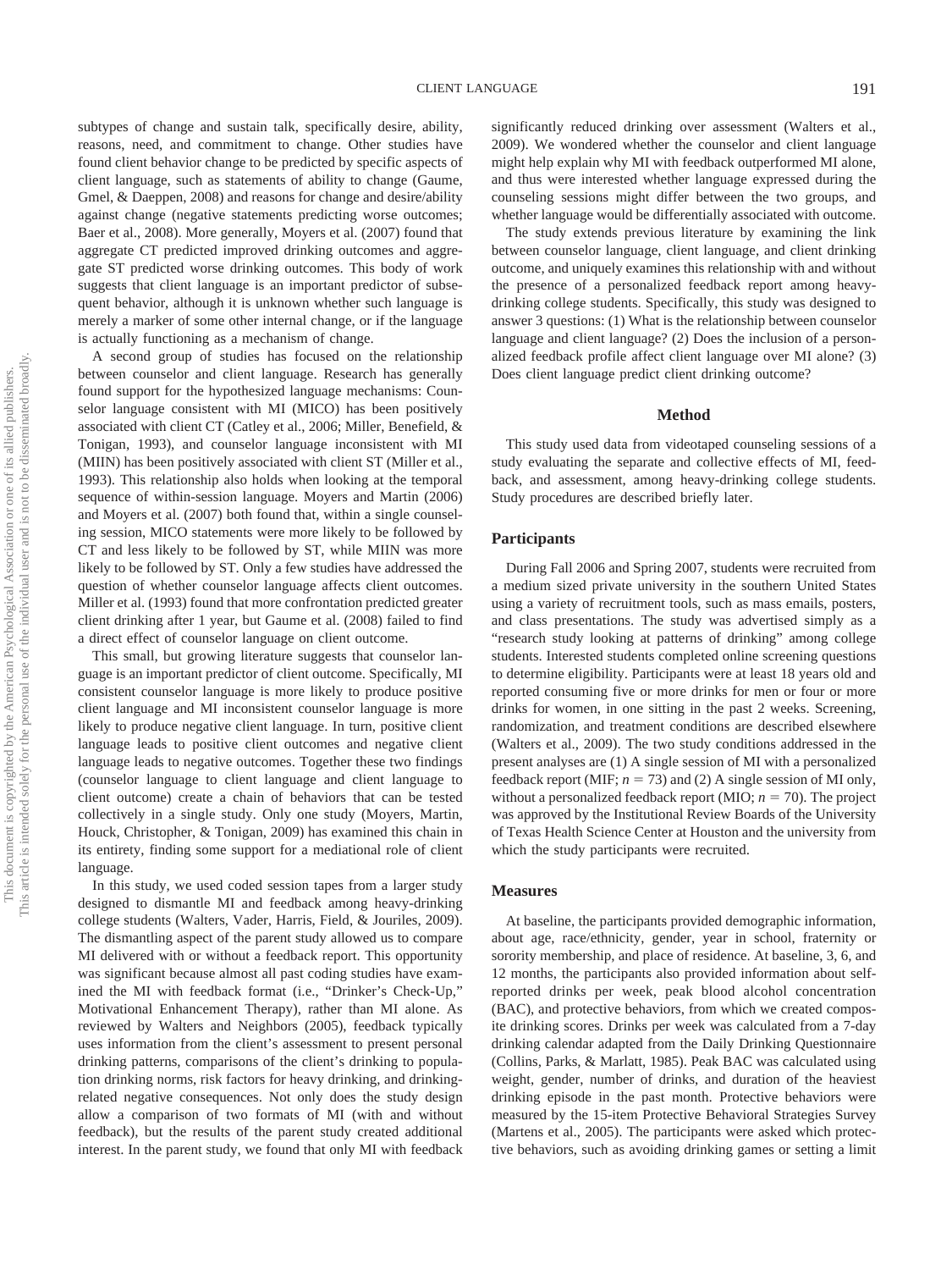on the number of drinks, they had used in the previous 3 months. Prior research has found generally greater effects of client language on drinking outcomes at shorter follow-up points (e.g., Baer et al., 2008; Strang & McCambridge, 2004), and thus we chose to focus on our first follow-up point.

#### **Intervention Format**

The MIF and MIO sessions were delivered by two PhD level counselors and five clinical psychology doctoral students. Each counselor conducted both types of sessions. Prior to seeing participants, counselors completed 40 hours of training in MI (including lecture, role play, and practice) and submitted four practice tapes, which were reviewed by the study supervisor. When conducting study sessions, counselors completed a checklist to ensure intervention protocols were followed. Throughout the study, counselors met with the supervisor to discuss questions and issues and review recordings of recent sessions. The MIF and MIO sessions were designed to be identical, except for the presentation of the feedback profile, and followed similar protocols that created distinct segments within the sessions. Both began with an orientation where confidentiality issues and the purpose of the session were explained, followed by an exploration of the participant's typical drinking patterns, a time when the participant drank too much, and the pros and cons of drinking. Next, in the MIF sessions, the counselors presented the participant's personalized feedback report, which included a quantity/frequency drinking summary, money spent and calories consumed from alcohol, risk factors, and information comparing their drinking to US adult and college student norms. Finally, both MIF and MIO sessions concluded with "Readiness Rulers" to elicit importance and confidence about change, a discussion about hypothetical or actual change, and, if appropriate, developing a plan for change. In brief, we call the three segments the Interview, Feedback, and Rulers. Because of the addition of the feedback report, MIF sessions were somewhat longer than MIO sessions (MIF,  $M = 45:46$  min,  $SD = 14:13$ ; MIO,  $M = 36:52$  min,  $SD = 9:35$ ;  $t(58)=2.84$ ,  $p = .006$ ). There were no significant differences between the two groups in terms of the length of the common (i.e., Interview or Rulers) segments. In addition, in our previously published outcome results, we found that session length did not predict changes in client drinking when holding intervention group constant (Walters et al., 2009).

#### **Coding Procedures**

Two coders received training in the Motivational Interviewing Skill Code (MISC 2.1; Miller, Moyers, Ernst, & Amrhein, 2008) in the form of graded tasks and practice sessions totaling to about 40 hours over 12 weeks. None of the tapes from the study data set were used for training. Of the 126 session recordings from the parent clinical trial, 64 were MIF and 62 were MIO. A random sample of 60 tapes (30 MIF and 30 MIO) was coded using the MISC. Each tape was coded by one of the two coders. In addition, both coders independently coded a random subset of tapes (26.7%,  $n = 16$ ) to determine inter-rater reliability, which was estimated using intra-class correlations (ICC; Shrout & Fleiss, 1979). Following the recommendations of Cicchetti (1994), ICCs were categorized as poor  $(<.40$ ), fair  $(.40-.59)$ , good  $(.60-.74)$ , and excellent (.75–1.00).

The MISC consists of *global ratings* and *behavior counts* for both the counselor and client. Global ratings captured the coder's overall impression of the session. All global ratings were scored on a 7-point Likert scale, with 1 representing the absence of the characteristic and 7 representing high levels of the characteristic. Behavior counts captured the frequency of specific types of language. The unit of coding for behaviors counts was an utterance, or complete thought. The MISC manual, with more detailed information, is available at http://casaa.unm.edu/download/misc.pdf. In this study, the entire session was coded with the coder listening through twice: first scoring the global ratings and behavior counts for the counselor, and second scoring the client. Because the sessions were divided into distinct segments (Interview, Feedback, and Rulers), the behavior counts for each segment were recorded separately. The global ratings were scored for each session in its entirety.

**Counselor.** There were three global ratings for the counselor: Acceptance, Empathy, and MI Spirit (a combination of Collaboration, Evocation, and Autonomy/Support). For the counselor, there were 19 different behavior count categories (*Advise with permission, Advise without permission, Affirm, Confront, Direct, Emphasize control, Facilitate, Filler, Giving information, Closed question, Open question, Raise concern with permission, Raise concern without permission, Simple reflection, Complex Reflection, Reframe, Support, Structure,* and *Warn*). These categories were used to calculate several summary scores (see Table 1), including MICO (*Advise with permission, Affirm, Emphasize control, Open question, Simple Reflection, Complex Reflection, Reframe,* and *Support*) and MIIN (*Advise without permission, Confront, Direct, Raise concern without permission,* and *Warn*).

**Client.** The client was evaluated on a single global rating of Self-Exploration, based on his or her highest level of elaboration on personally relevant information. The client behavior count categories included *commitment, reason, desire, ability, need, taking steps, other, and follow/neutral*. For each of the client behavior count categories, a further distinction was made as to whether the client's statement was for or against change. When the client made a statement in favor of change, it was coded as CT, and when the statement was against change (or in favor of the status quo), it was coded as ST. For example, the Reason behavior counts were divided as either Reason-Change Talk or Reason-Sustain Talk. Client language that was not about the targeted behavior change was coded as Follow/Neutral (FN). Client behavior counts were also used to calculate summary scores (see Table 1).

The global and summary score ICCs from the double-coded sessions are presented in Table 1. Of the counselor global scores, MI Spirit had an ICC in the good range, while Acceptance and Empathy were below the acceptable cut-off of  $> 0.40$ . Out of 8, five of the counselor summary scores, including MICO, had excellent inter-rater reliability. MIIN, which occurred infrequently, had a poor ICC. Finally, the ICCs of all client summary scores were in the good to excellent range, while the ICC for the client global score, Self-Exploration, was poor.

Descriptives for the counselor and client global and summary scores are presented by intervention group in Table 1. The means of the summary scores were calculated for the entire session. These summary scores can be used to indicate intervention fidelity (i.e., whether the study counselors were delivering MI or not). Levels of beginning proficiency and expert practice in MI have been pro-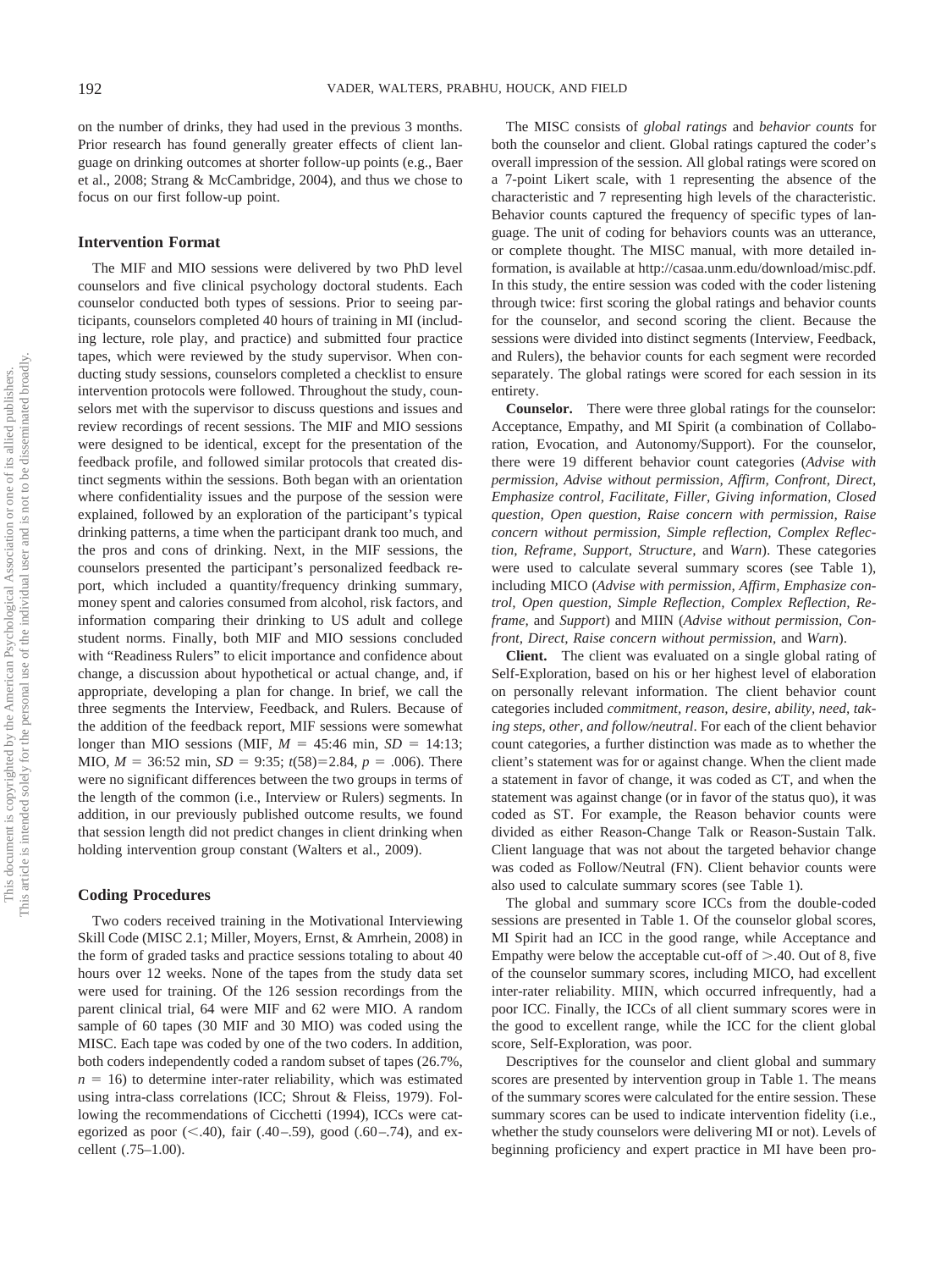| Table 1                                                                    |  |  |  |  |
|----------------------------------------------------------------------------|--|--|--|--|
| Means and ICCs of Counselor and Client Global and Summary Scores by Format |  |  |  |  |

|                             |                  | Intervention format <sup>a</sup> |                  |       |                  |  |  |  |
|-----------------------------|------------------|----------------------------------|------------------|-------|------------------|--|--|--|
|                             | MIF $(n = 30)$   |                                  | $MIO (n = 30)$   |       | ICC <sup>b</sup> |  |  |  |
| MISC variables              | $\boldsymbol{M}$ | SD                               | $\boldsymbol{M}$ | SD    |                  |  |  |  |
| Counselor global scores     |                  |                                  |                  |       |                  |  |  |  |
| Acceptance                  | 4.43             | 0.82                             | 4.93             | 0.74  | $-0.20$          |  |  |  |
| Empathy                     | 4.63             | 1.25                             | 5.03             | 1.03  | 0.40             |  |  |  |
| MI spirit                   | 4.20             | 1.19                             | 4.63             | 1.10  | 0.67             |  |  |  |
| Client global score         |                  |                                  |                  |       |                  |  |  |  |
| Self-exploration            | 4.20             | 0.96                             | 3.93             | 0.83  | $-0.06$          |  |  |  |
| Counselor summary scores    |                  |                                  |                  |       |                  |  |  |  |
| Total reflections           | 86.90            | 31.49                            | 79.13            | 27.75 | 0.92             |  |  |  |
| Percent complex reflections | 4.59             | 3.36                             | 5.94             | 4.54  | 0.14             |  |  |  |
| Total questions             | 39.70            | 13.49                            | 34.67            | 10.98 | 0.98             |  |  |  |
| Percent open questions      | 78.79            | 10.81                            | 76.31            | 10.16 | 0.92             |  |  |  |
| Reflections: questions      | 2.46             | 1.26                             | 2.44             | 0.95  | 0.94             |  |  |  |
| MI consistent               | 126.83           | 36.08                            | 113.93           | 32.97 | 0.96             |  |  |  |
| MI inconsistent             | 2.30             | 2.64                             | 1.00             | 2.67  | 0.07             |  |  |  |
| Percent MI consistent       | 98.26            | 1.63                             | 99.30            | 1.63  | 0.37             |  |  |  |
| Client summary scores       |                  |                                  |                  |       |                  |  |  |  |
| Sustain talk                | 55.67            | 29.49                            | 52.30            | 22.62 | 0.84             |  |  |  |
| Change talk                 | 96.47            | 48.22                            | 85.73            | 34.87 | 0.87             |  |  |  |
| Percent change talk         | 63.20            | 9.67                             | 62.22            | 10.73 | 0.70             |  |  |  |

<sup>a</sup> MIF = Motivational interviewing with feedback; MIO = motivational interviewing only; MI = motivational interviewing.  $\frac{b \text{ ICC}}{c}$  = intraclass correlation, computed for a subset of sessions ( $n = 16$ ) coded by two coders.

posed based on scores from the MISC coding system (Miller, 2000). The applicable MISC thresholds of MI proficiency are 5 or greater on counselor global ratings, at least 50% Open Questions, 40% Complex Reflections, 80% MICO, and a Reflection to Question Ratio of at least 1:1. Table 1 shows that, with the exception of percent complex reflections, our study counselors met the summary score thresholds in the both the MIO and MIF sessions. Of the 3 global scores, the threshold was only met for MI Spirit in MIO. Despite being below the recommended levels in some areas, the global scores are comparable to those reported in several other clinical trials of MI (e.g., Catley et al., 2006; Miller, Yahne, Moyers, Martinez, & Pirritano, 2004).

#### **Data Analysis Strategy**

To address the problem of multiple outcomes, we used principle component analysis to create a composite drinking score consisting of drinks per week, peak BAC, and protective behaviors. At baseline, the correlation between drinks per week and peak BAC was .597; drinks per week and protective behaviors,  $-.382$ ; and peak BAC and protective behaviors,  $-.388$ . The first component accounted for approximately 64% of the variance; factor loadings for drinks per week, peak BAC, and protective behaviors were .841, .844, and  $-.706$ , respectively. This component was used as a composite outcome variable. The coefficients from the principal component analysis of the baseline measures were applied to the unstandardized measures at the 3-month follow-up. A larger value for the composite variable is an indication of poorer outcome measures (i.e., greater peak BAC, greater drinks per week, and fewer protective behaviors).

To examine differences in MICO, MIIN, CT, and ST between the corresponding segments of the interventions, we used *t* tests

(for MICO, CT, and ST) and the Mann-Whitney *U* test (for MIIN). To examine the relationship between counselor and client language within each group, we regressed counselor MICO and client FN on client CT and ST. We included FN as a covariate to control for extraneous variation that might occur between session segments and from more garrulous clients; we used FN rather than the length of the counseling session because FN is a measure of client talk alone, whereas session length is dependent on both the counselor and client. We did not include MIIN as a covariate because of its infrequent occurrence and low inter-rater reliability (see Results section). Finally, we used multilevel modeling (Hox, 2000; Raudenbush & Bryk, 2002) to determine the relationship between client language and client drinking outcome while accounting for nesting within counselor. All multilevel modeling was performed using HLM Version 6 (Raudenbush, Byrk, & Congdon, 2004). A 3-level model was used, with drinking outcomes in the first level nested within participants at the second level, nested within counselors at the third level. We estimated separate multilevel models for each group. Measures in the first level were the baseline and 3-month scores of the composite drinking measure. At the second level, FN, ST, and CT were entered. The model was unconditional at the third level. Finally, we tested for between-group differences using a multilevel model with the two groups combined. This analysis included the same outcome and covariates as the within-group tests, with the addition of group, group x ST, and group x CT interaction terms as effects of interest. For this test, we used the total scores summed across all the session segments. Mediation between therapist behavior, client behavior, and treatment outcomes was evaluated using a product of coefficients method (MacKinnon, Fritz, Williams, & Lockwood, 2007).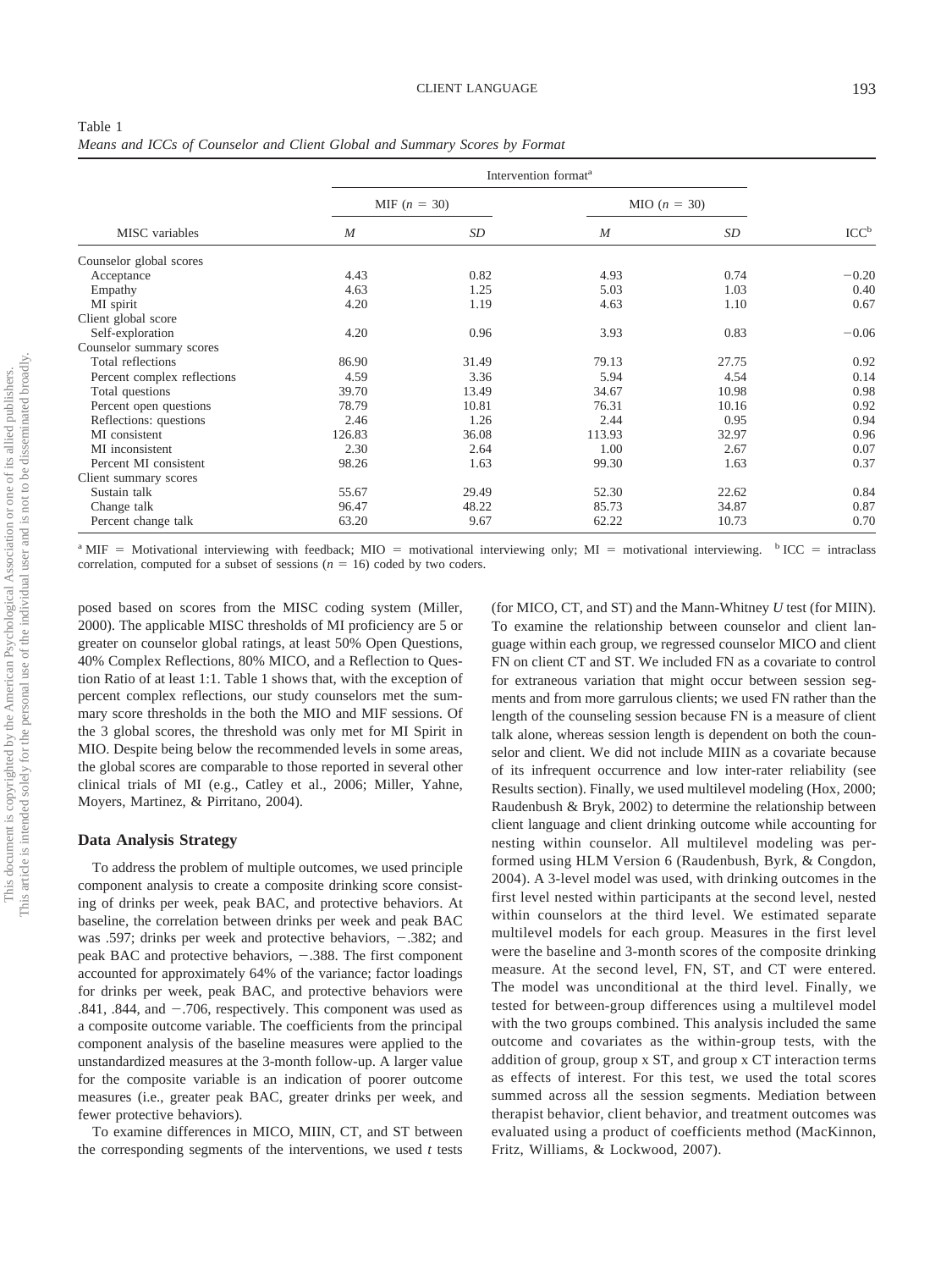## **Results**

The mean frequencies of the counselor and client summary scores for each group are presented by segment (Interview, Feedback, and Rulers) in Table 2. There were no significant differences between the two study formats in MICO and MIIN in the Interview and Rulers segments (because of the addition of the Feedback segment in MIF, we did not compare summary scores between the entire MIF and MIO sessions).

# **Relationship Between Counselor Language and Client Language**

MICO was positively correlated with CT, ST, and FN in both MIF (CT:  $r = .61, p < .001$ ; ST:  $r = .42, p = .02$ ; FN:  $r = .53$ ,  $p = .003$ ) and MIO (CT:  $r = .50$ ,  $p = .005$ ; ST:  $r = .53$ ,  $p = .002$ ; FN:  $r = .50$ ,  $p = .005$ ). The associations between counselor and client language by intervention are presented in Table 3. When controlling for FN as a measure of client "talkativeness," MICO was positively associated with CT ( $\beta$  = .409,  $p$  = .019) in MIF, as well as with both CT ( $\beta$  = .445,  $p$  = .028) and ST ( $\beta$  = .390,  $p$  = .038) in MIO. Thus, greater MICO was associated with greater CT in both groups, but also with greater ST in MIO.

## **Relationship Between Feedback and Client Language**

To examine the effects that receiving feedback might have on client language in subsequent segments, we compared the client language in the Rulers segments of the two formats. Because only MIF received feedback, any difference in client talk between the two formats during the Rulers segments should represent the effects of receiving the feedback. Table 2 shows that there was a significant difference in ST between the groups in the Rulers segment. ST was significantly lower in the Rulers segment of MIF than in the Rulers segment of MIO (MIF  $= 13.77$ ; MIO  $= 20.47$ ;  $t(58) = -2.27$ ,  $p = .027$ ). There was no difference in the amount of CT between the MIF and MIO Rulers segments.

## **Relationship Between Client Language and Drinking Outcomes**

Table 4 shows the results of multilevel models examining the relationship between client language and changes in the composite drinking score from baseline to the 3 month follow-up. The sample for this model was slightly smaller because not all of the participants whose sessions were coded completed the 3 month follow-up assessment (MIF:  $n = 29$ , MIO:  $n = 29$ ). FN was used as a covariate in the second level. In the MIF intervention, greater CT predicted better drinking outcomes ( $\beta = -0.011$ ,  $p = .017$ ) and greater ST predicted poorer drinking outcomes ( $\beta = 0.029$ ,  $p =$ .001). Neither CT nor ST predicted the growth rate in drinking outcomes ( $p = .306$  and .381, respectively). In the MIO intervention, neither CT nor ST predicted drinking outcomes or the growth rate in drinking outcomes. ST approached significance as a predictor of outcome ( $\beta$  = .021,  $p$  = .058) and CT approached significance as a predictor of change ( $\beta = .003$ ,  $p = .052$ ). When we tested for between-group differences, ST, Group, and the CT by Group interaction term significantly predicted the composite drinking score at 3 months (ST:  $\beta$  = .023,  $p$  = .001; Group:  $\beta$  = .622,  $p = .024$ ; CT x Group:  $\beta = .022$ ,  $p = .006$ ). Group alone was a significant predictor of the growth rate in the composite drinking outcome measure ( $β = .183$ ,  $p = .017$ ). Within the MIF group, a mediation test of MICO, CT, and the 3-month composite using the PRODCLIN procedure (MacKinnon et al., 2007) did not reveal a significant effect (99% CI:  $-.008-.015$ ]).

#### **DISCUSSION**

The study was designed to evaluate three questions related to the role of MI and feedback in influencing client talk and outcome. In particular: (1) What is the relationship between counselor language and client language? (2) Does the inclusion of a personalized feedback profile affect client language? (3) Does client language predict client drinking outcome? With regard the first question, we

*Mean Frequencies of Counselor and Client Summary Scores by Format and Segment*

| Summary score   |           |                  | Intervention format <sup>a</sup> |                  |            |             |  |  |
|-----------------|-----------|------------------|----------------------------------|------------------|------------|-------------|--|--|
|                 |           | <b>MIF</b>       |                                  |                  | <b>MIO</b> |             |  |  |
|                 | Segment   | $\boldsymbol{M}$ | SD                               | $\boldsymbol{M}$ | SD         | $p^{\rm b}$ |  |  |
| MI consistent   | Interview | 59.93            | 19.61                            | 67.93            | 21.22      | .135        |  |  |
|                 | Feedback  | 30.50            | 10.99                            |                  |            |             |  |  |
|                 | Rulers    | 36.40            | 18.22                            | 46.00            | 22.12      | .072        |  |  |
| MI inconsistent | Interview | 0.40             | 0.77                             | 0.63             | 2.22       | .596        |  |  |
|                 | Feedback  | 1.23             | 1.17                             |                  |            |             |  |  |
|                 | Rulers    | 0.67             | 1.79                             | 0.37             | 0.76       | .960        |  |  |
| Change talk     | Interview | 44.13            | 21.95                            | 45.80            | 20.18      | .761        |  |  |
|                 | Feedback  | 17.17            | 16.73                            |                  |            |             |  |  |
|                 | Rulers    | 35.17            | 23.05                            | 39.93            | 22.18      | .418        |  |  |
| Sustain talk    | Interview | 29.17            | 15.35                            | 31.83            | 13.99      | .485        |  |  |
|                 | Feedback  | 12.73            | 11.02                            |                  |            |             |  |  |
|                 | Rulers    | 13.77            | 8.24                             | 20.47            | 13.95      | .027        |  |  |

<sup>a</sup> MIF = Motivational interviewing with feedback; MIO = Motivational interviewing only; MI = motivational interviewing.  $\frac{b}{c}$  The Student's *t* test was used for MI consistent, change talk, and sustain talk. The Mann–Whitney *U* test was used for MI inconsistent.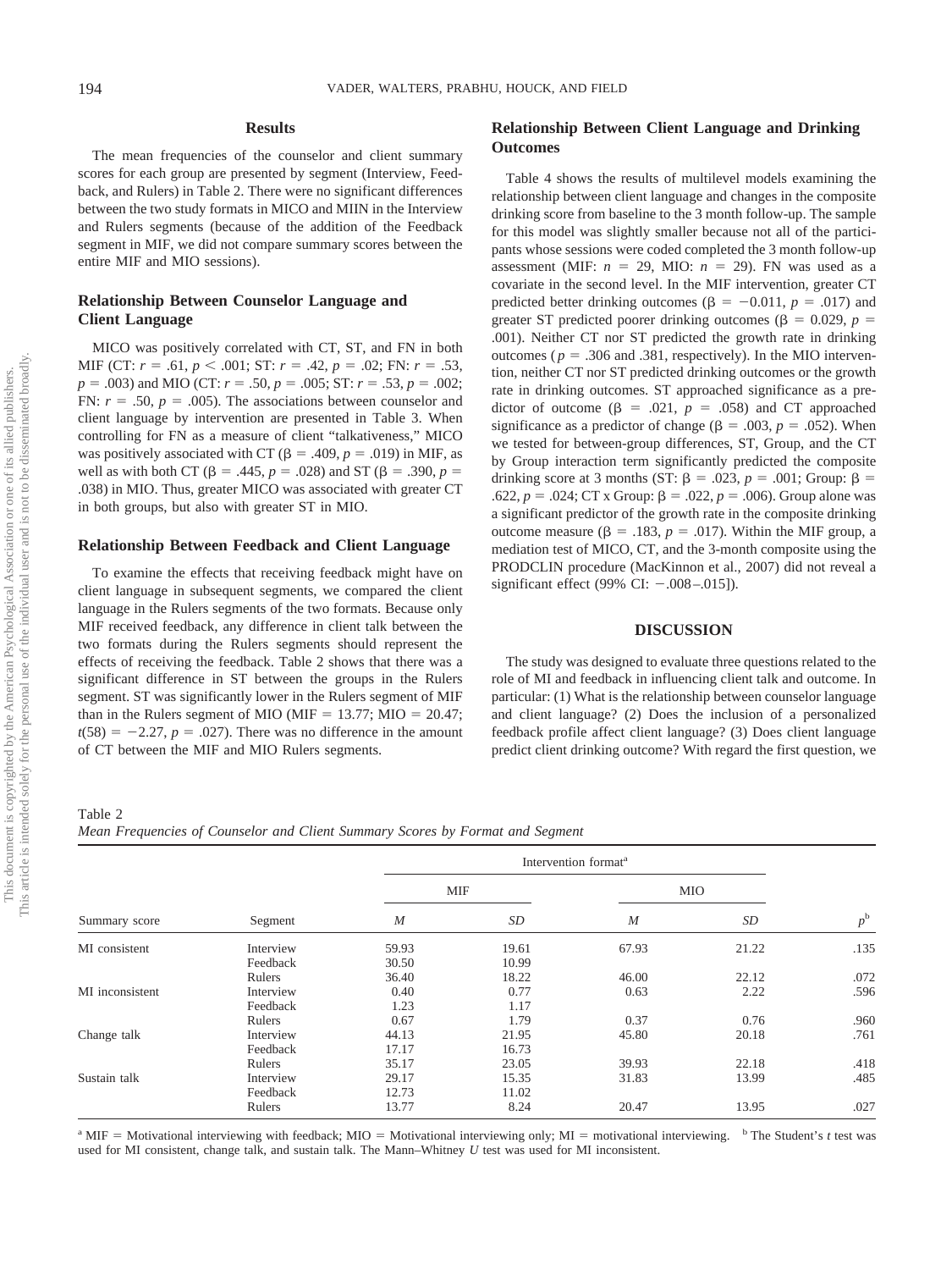| Table 3                                                                   |  |  |
|---------------------------------------------------------------------------|--|--|
| Regression Analyses for Variables Predicting Change Talk and Sustain Talk |  |  |

|                                 |              |              |                    | MIF          |              | <b>MIO</b>        |              |              |                 |              |              |                 |
|---------------------------------|--------------|--------------|--------------------|--------------|--------------|-------------------|--------------|--------------|-----------------|--------------|--------------|-----------------|
|                                 | Change talk  |              |                    |              | Sustain talk |                   |              | Change talk  |                 |              | Sustain talk |                 |
| Predictor variable              | B            | SE           | ß                  | B            | SE           | ß                 | B            | SE           | ß               | B            | SE           | ß               |
| Follow/neutral<br>MI consistent | .295<br>.546 | .129<br>.220 | $.377*$<br>$.409*$ | .280<br>.094 | .082<br>.140 | $.585***$<br>.115 | .082<br>.470 | .144<br>.202 | .108<br>$.445*$ | .141<br>.267 | .088<br>.123 | .287<br>$.390*$ |

*Note.* MIF = Motivational interviewing with feedback; MIO = Motivational interviewing only;  $B =$  Unstandardized coefficient;  $SE =$  Standard Error;  $\beta$  = Standardized coefficient; MI = motivational interviewing.<br> *\* p* < .05. \*\* *p* < .01.

 $< .05.$  \*\*  $p < .01.$ 

found that after controlling for FN, greater MICO was related to greater CT (but not ST) in the MIF format. This is consistent with previous studies that suggest that MI tends to increase talk in support of change (Catley et al., 2006; Moyers et al., 2007). In the MIO condition, greater MICO was related to greater CT and ST. This suggests that many of the client centered MI skills, such as open questions, affirmations, and reflections, may encourage people to talk, but that the combination of MI and feedback may tip the balance towards CT. It is important to note the correlational nature of these relationships. Because the coding data was recorded and analyzed in aggregate in this section, we cannot be certain that a causal relationship exists. However, it does indicate, as discussed later, at an important relationship between MI and feedback.

In terms of the second question, we found that receipt of personalized feedback decreased the amount of subsequent ST relative to a group that did not receive feedback. This suggests an important relationship between feedback and ST, and again highlights a potential synergy between MI and feedback. As previously mentioned, most published clinical trials of MI have used the MIF format (Hettema et al., 2005), and the results of our parent trial bear out this special relationship. In fact, one of our coders invoked the "good cop, bad cop" metaphor to explain the synergy between MI and feedback. The feedback delivers difficult information, whereas the MI style allows the counselor to maintain a neutral, facilitative tone. Like other MI/feedback studies, our feedback contained a mix of information including quantity/frequency of

drinking, negative consequences, risk factors, and normative comparisons. Because client language was aggregated over the feedback section, it is impossible to determine whether certain feedback elements were more associated with positive talk. Future studies might consider coding language sequentially across feedback items to determine whether some items are more likely to produce positive talk. This would assist future interventions in developing more parsimonious feedback profiles, as well as suggest items for MI counselors to emphasize. Finally, there may be other explanations for the reduction in ST we observed. For instance, it may be that receiving feedback simply increases the amount of time spent with the counselor or time contemplating change, leading to less sustain talk towards the end of the session. Alternatively, our MI delivery may have varied from past studies or our participants may have been particularly receptive to feedback.

With regard to the third question, we found that greater ST predicted poorer 3-month drinking outcomes and greater CT predicted more positive 3-month drinking outcomes in the MIF group. Client language did not predict drinking outcome in the MIO group. When we examined data from our 6-month follow-up, results were similar to the 3-month follow-up. The relationship between client language and drinking outcomes in MIF are consistent with previous research (Amrhein et al., 2003; Gaume et al., 2008; Moyers et al., 2007); however, the lack of these relationships in MIO was surprising. In addition, we found only partial support for our mediation model in the MIF group; we found an effect of

MIF MIO  $\beta$  *SE t*  $\beta$  *SE T* 

Table 4 *Multilevel Model for Variables Predicting Drinking Outcomes*

| Sustain talk (ST)                                                                                                                                                                                             | .002    | .003 | 0.885    | .001 | .002 | 0.371 |
|---------------------------------------------------------------------------------------------------------------------------------------------------------------------------------------------------------------|---------|------|----------|------|------|-------|
| Change talk (CT)                                                                                                                                                                                              | $-.002$ | .002 | $-1.036$ | 003  | .001 | 1.983 |
| <i>Note.</i> MIF = Motivational interviewing with feedback; MIO = motivational interviewing only; $\beta$ = Standardized coefficient; $SE$ = Standard Error; MI =<br>motivational interviewing: $t = t$ ratio |         |      |          |      |      |       |

 $F$ ollow/neutral  $-0.03$  .004  $-0.798$  .003 .005 .005 .003 Sustain talk (ST) .029 .007 .021 .021 .010 .010 1.980 Change talk (CT)  $-0.01$  .004  $-2.549^*$  .008 .006 1.313

 $\text{Follow/neutral} \quad .000 \quad .001 \quad 0.121 \quad -0.01 \quad .001 \quad -0.822$ 

motivational interviewing;  $t =$  t ratio.<br> *p* < .05. \*\*\* *p* < .001.

Predictor

Intercept of composite

Slope of composite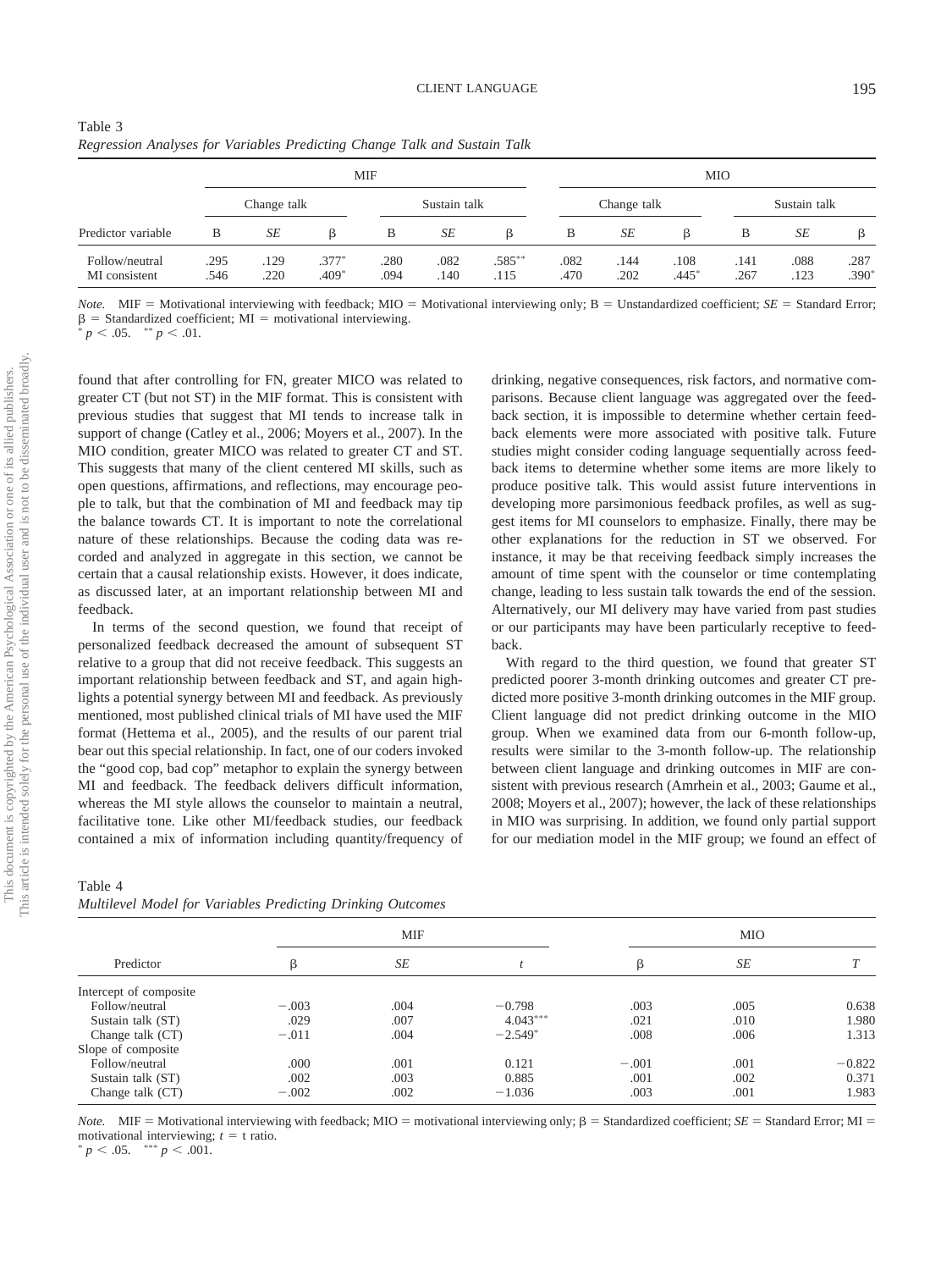counselor speech on client speech, and client speech on client outcome, but did not find that client speech mediated the relationship between counselor speech and client outcome. Although we did not find full support for the hypothesized causal chain of MI (Miller & Rose, 2009), it is also possible that our lack of results might be partially attributed other factors, such as measurement or sample limitations. For instance, some research has suggested that more general counselor interpersonal skills, such as empathy, which are more difficult to measure may account for more of a client's response than specific clinical techniques (Moyers, Miller, & Hendrickson, 2005). It is also possible that the feedback, in addition to facilitating the counselor's MI skills, was eliciting its own independent effect. This would be consistent with the results of the parent trial, which showed that only MIF reduced drinking. Unfortunately, the design of our study does not allow us to determine the extent to which feedback exerted its own effect on client language or drinking outcome. Finally, the uniqueness of our sample may have contributed to our lack of mediation findings. In contrast to most past studies, which have examined language patterns among adults, our sample consisted of college students who may have unique language outcomes. Indeed, others have commented that college students are far less likely to verbalize their intentions to change drinking (Walters & Baer, 2006), and one study of adolescent language found that some key aspects of change talk were unrelated to changes in drinking (Baer et al., 2008).

Our study was strengthened by the use of a randomized design and rigorous coding procedures. Counselor scores indicated that MI was delivered adequately in both conditions. The study was limited in that we could not blind counselors or coders to condition. The ICCs for some behavior categories were poor, limiting their use in our analyses. The ICCs for some global ratings were also low, but this appears to have been the result of restriction of range, which attenuates the values of ICCs (Saal, Downey, & Lahey, 1980). In addition, because of the inclusion of personalized feedback in the MIF condition, there was a significant time difference between the two conditions. However, there were no significant differences in length between the common sections, nor did session length predict drinking outcome. Finally, because the study was designed to evaluate an MI intervention, we were able to identify very few instances of MI inconsistent behaviors. This restricted range limited our ability to detect an effect of MIIN and may prevent our results from generalizing well to other kinds of intervention approaches in which the counselors are not highly trained in MI.

This study adds to the growing body of literature that supports a relationship between counselor and client language, and between client language and outcomes. Admittedly, our results offer a better picture of what is happening during MIF sessions than during MIO sessions. In MIF sessions, we found that MI consistent language was related to CT, personalized feedback led to a decrease in ST, and client CT and ST predicted drinking outcomes in the expected directions. In general, MI appeared to be working as expected when MI was combined with a personalized feedback profile. However, we did not see the same path in the MIO, where better MI led to increased levels of CT as well as ST talk. This may suggest that many of MI's client-centered properties were actively facilitating exploration of change, without causing clients to resolve their ambivalence in the direction of change. Combined with

the results of the parent project, where only MIF significantly reduced drinking over assessment, these findings boost the credibility of MIF in a college setting, as well as raise questions about the effectiveness of MI when delivered without a personalized feedback profile. It is unclear, however, to what extent these results might generalize to other populations beyond college drinkers; in fact, there is a substantial evidence base for stand-alone feedback in college populations (Walters & Neighbors, 2005), and some feedback items, such as normative drinking information, may be particularly salient to college drinkers, even outside of a therapeutic counseling session. Nonetheless, the results of this study strengthen the case for incorporating personalized feedback in future research and real-world implementations with college students and other populations.

#### **References**

- Amrhein, P. C., Miller, W. R., Yahne, C. E., Palmer, M., & Fulcher, L. (2003). Client commitment language during motivational interviewing predicts drug use outcomes. *Journal of Consulting and Clinical Psychology, 71,* 862– 878.
- Baer, J. S., Beadnell, B., Garrett, S. B., Hartzler, B., Wells, E. A., & Peterson, P. L. (2008). Adolescent change language within a brief motivational intervention and substance use outcomes. *Psychology of Addictive Behaviors, 22,* 570 –575.
- Bem, D. J. (1972). Self-perception theory. In L. Berkowitz (Ed.), *Advances* in experimental social psychology (Vol. 6, pp. 1-62). New York: Academic Press.
- Catley, D., Harris, K. J., Mayo, M. S., Hall, S., Okuyemi, K. S., Boardman, T., et al. (2006). Adherence to principles of motivational interviewing and client within-session behavior. *Behavioural and Cognitive Psychotherapy, 34,* 43–56.
- Cicchetti, D. V. (1994). Guidelines, criteria, and rules of thumb for evaluating normal and standardized assessment instruments in psychology. *Psychological Assessment, 6,* 284 –290.
- Collins, R. L., Parks, G. A., & Marlatt, G. A. (1985). Social determinants of alcohol consumption: The effects of social interaction and model status on the self-administration of alcohol. *Journal of Consulting and Clinical Psychology, 53,* 189 –200.
- DiClemente, C. C. (2007). Mechanisms, determinants and processes of change in the modification of drinking behavior. *Alcoholism, Clinical and Experimental Research, 31*(Suppl. 10), 13s–20s.
- Gaume, J., Gmel, G., & Daeppen, J. B. (2008). Brief alcohol interventions: Do counsellors' and patients' communication characteristics predict change? *Alcohol and Alcoholism, 43,* 62– 69.
- Hettema, J., Steele, J., & Miller, W. R. (2005). Motivational interviewing. *Annual Review of Clinical Psychology, 1,* 91–111.
- Hox, J. (2000). *Multilevel analyses: Techniques and applications.* Mahwah, NJ: Lawrence Erlbaum Associates.
- Kazdin, A. E., & Nock, M. K. (2003). Delineating mechanisms of change in child and adolescent therapy: Methodological issues and research recommendations. *Journal of Child Psychology and Psychiatry, 44,* 1116 –1129.
- Longabaugh, R., Donovan, D. M., Karno, M. P., McCrady, B. S., Morgenstern, J., & Tonigan, J. S. (2005). Active ingredients: How and why evidence-based alcohol behavioral treatment interventions work. *Alcoholism: Clinical and Experimental Research, 29,* 235–247.
- MacKinnon, D. P., Fritz, M. S., Williams, J., & Lockwood, C. M. (2007). Distribution of the product confidence limits for the indirect effect: Program PRODCLIN. *Behavior Research Methods, 39,* 384 –389.
- Martens, M. P., Ferrier, A. G., Sheehy, M. J., Corbett, K., Anderson, D. A., & Simmons, A. (2005). Development of the protective behavioral strategies survey. *Journal of Studies on Alcohol, 66,* 698 –705.